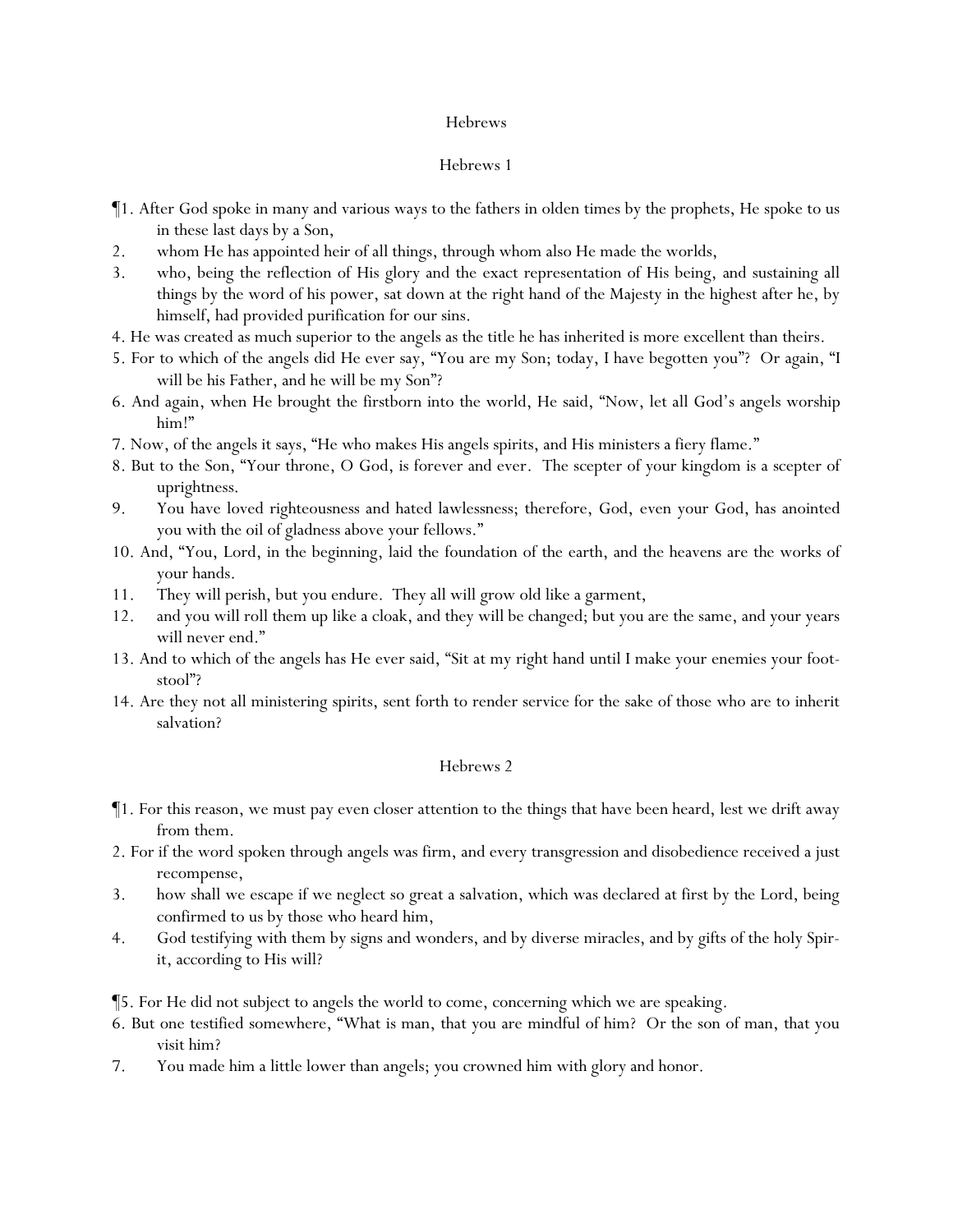- 8. You put all things under his feet." And in subjecting "all things" to him, He left nothing unsubdued to him. Now, as yet, we do not yet see all things subdued under him,
- 9. but we see Jesus, who was made a little lower than angels, crowned with glory and honor, for the suffering of death so that he, by the grace of God, might taste of death for everyone.
- 10. For it suited Him, for whom are all things and through whom are all things, in order to bring many sons to glory, to make the Prince of their salvation perfect through sufferings.
- 11. For both he who sanctifies and those who are sanctified are all of One, for which reason, he is not ashamed to call them brothers,
- 12. saying, "I will declare your name to my brothers. In the midst of the congregation will I sing you praise."
- 13. And again, "As for me, I will trust in Him!" And again, "Behold, I and the children whom GOD has given me."
- 14. Inasmuch, then, as the children are partakers of flesh and blood, he likewise partook of these so that by means of death, he might destroy the one who held the power of death, that is, the Accuser,
- 15. and set free those who through fear of death were subject to bondage their whole lives.
- 16. (For he certainly did not take on himself *the form* of angels, but took *that* of the seed of Abraham.)
- 17. For that purpose, he had to be made like his brothers in every way, so that he might be a merciful and faithful High Priest in matters pertaining to God, to make propitiation for the sins of the people.
- 18. And inasmuch as he, himself, has suffered being tempted, he is able to help those who are tempted.

- ¶1. So then, holy brothers, partakers of the heavenly calling, consider the Apostle and High Priest of our confession, Jesus Christ,
- 2. who is faithful to the One who made him, just as Moses *was* also *faithful* "in all His house." 1
- 3. For this man is worthy of as much greater glory than Moses as the builder of a house has greater honor than the house.
- 4. (Every house is built by someone, but he who built everything is God.)
- 5. Now, Moses was certainly faithful, as a servant, "in all His house" for a testimony concerning things which were later to be spoken,
- 6. but Christ *is faithful* as a Son over His house, whose house are we if we hold fast our boldness and glorying in the hope until the end.
- 7. Wherefore, just as the holy Spirit said, "Today, if *y*ou hear His voice,
- 8. do not harden *y*our hearts as in the rebellion, in the day of temptation in the wilderness,
- 9. where *y*our fathers tempted me, tried me, and saw my works forty years.
- 10. Wherefore, I was provoked with that generation, and I said, 'They always err in heart, and they do not understand my ways.'
- 11. So, I swore in my wrath, '*I will damn myself* if they ever enter into my rest!'" 2
- 12. Beware, brothers, lest there be in any of *y*ou an evil, unbelieving heart that falls away from the living God,
- 13. but exhort one another daily, while it is still called "today", lest any of *y*ou be hardened by the deceitfulness of sin.
- 14. For we are made partakers with Christ if we hold fast our first confidence firm until the end,

<sup>&</sup>lt;sup>1</sup> Or, "in all His affairs". This is a reference to Numbers 12:7. The Hebrew word can mean "household affairs".

<sup>&</sup>lt;sup>2</sup> Literally, " $-$  if they enter into my rest." The curse intended with this oath is so unthinkable  $-$  God's death and damnation – that it is not even uttered. See also 4:3, 5.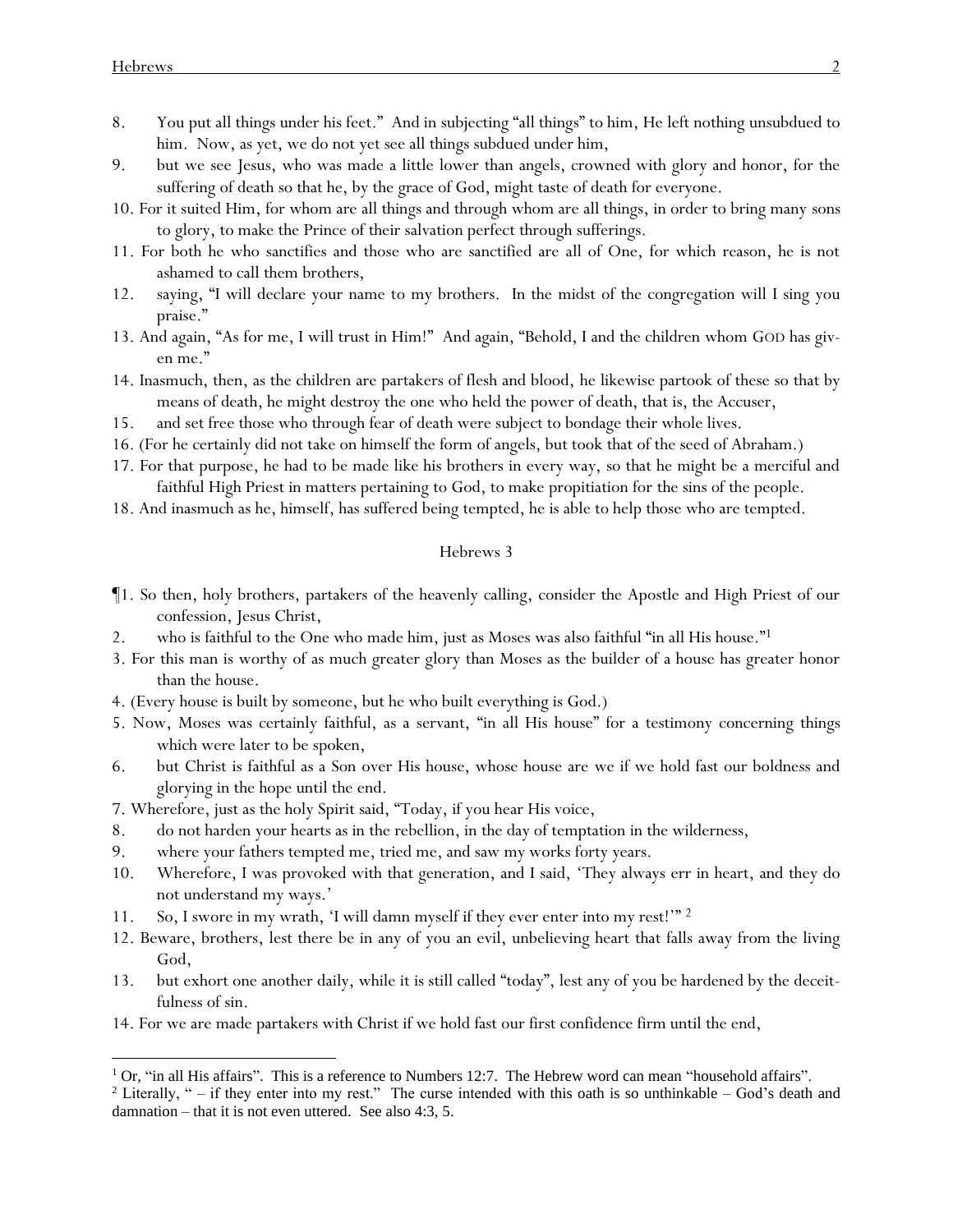- 15. inasmuch as it says, "Today, if *y*ou hear His voice, do not harden *y*our hearts as in the rebellion."
- 16. For who rebelled after they had heard? To be sure, not everyone who came out of Egypt by Moses.
- 17. But with whom was He angry forty years? Was it not with those who sinned, whose carcasses fell in the wilderness?
- 18. And to whom did He swear that they would not enter into His rest, except those who were disobedient?
- 19. So, we see that they could not enter in because of unbelief.

- ¶1. Therefore, while the promise of entering into His rest still stands, let us fear, lest any of *y*ou be deemed to have come short of it.
- 2. For we have had good news preached to us, even as they did, but the word which was heard did not benefit them, not being mixed with faith in those who heard it.
- 3. For we who believe are entering into a rest, as He said, "So, I swore in my wrath, '*I will damn myself* if they ever enter into my rest!'" although *His* works were finished from the foundation of the world.
- 4. For He spoke in a certain place about the seventh day in this way: "And God rested on the seventh day from all His works,"
- 5. and again, in this place: "*I will damn myself* if they ever enter into my rest!"
- 6. Then, inasmuch as it remains for some to enter into it, and those who first heard the gospel did not enter in because of disobedience,
- 7. once more, He specifies a certain day "today" saying through David after so long a time, as has already been said, "Today, if *y*ou hear His voice, do not harden *y*our hearts."
- 8. For if Joshua had given them rest, *God* would not later have spoken of another day.
- 9. Therefore, there remains a Sabbath rest for the people of God.
- 10. For he who has entered into his rest has himself also ceased from his works, just as God *ceased* from His.
- 11. Let us, then, make every effort to enter into that rest, lest anyone fall, following the same pattern of disobedience.
- 12. For the word of God is alive, and powerful, and sharper than any double-edged sword, piercing even to the dividing of soul and spirit and of joints and marrow, and it is able to judge the thoughts and intents of the heart.
- 13. And there is no creature hidden from His sight; all things are naked and exposed to the eyes of Him to whom account *is given* concerning us.
- ¶14. Having, therefore, a great High Priest who has passed through the heavens, Jesus the Son of God, let us hold fast our confession.
- 15. For we do not have a high priest who cannot be touched by our weaknesses, but one who has been tempted in every way that we are, without sin.
- 16. Let us, then, boldly draw near to the throne of grace, that we may receive mercy and find grace to help in time of need.

## Hebrews 5

¶1. For every high priest taken from among men is ordained on behalf of men in matters pertaining to God, that he may offer both gifts and sacrifices for sins,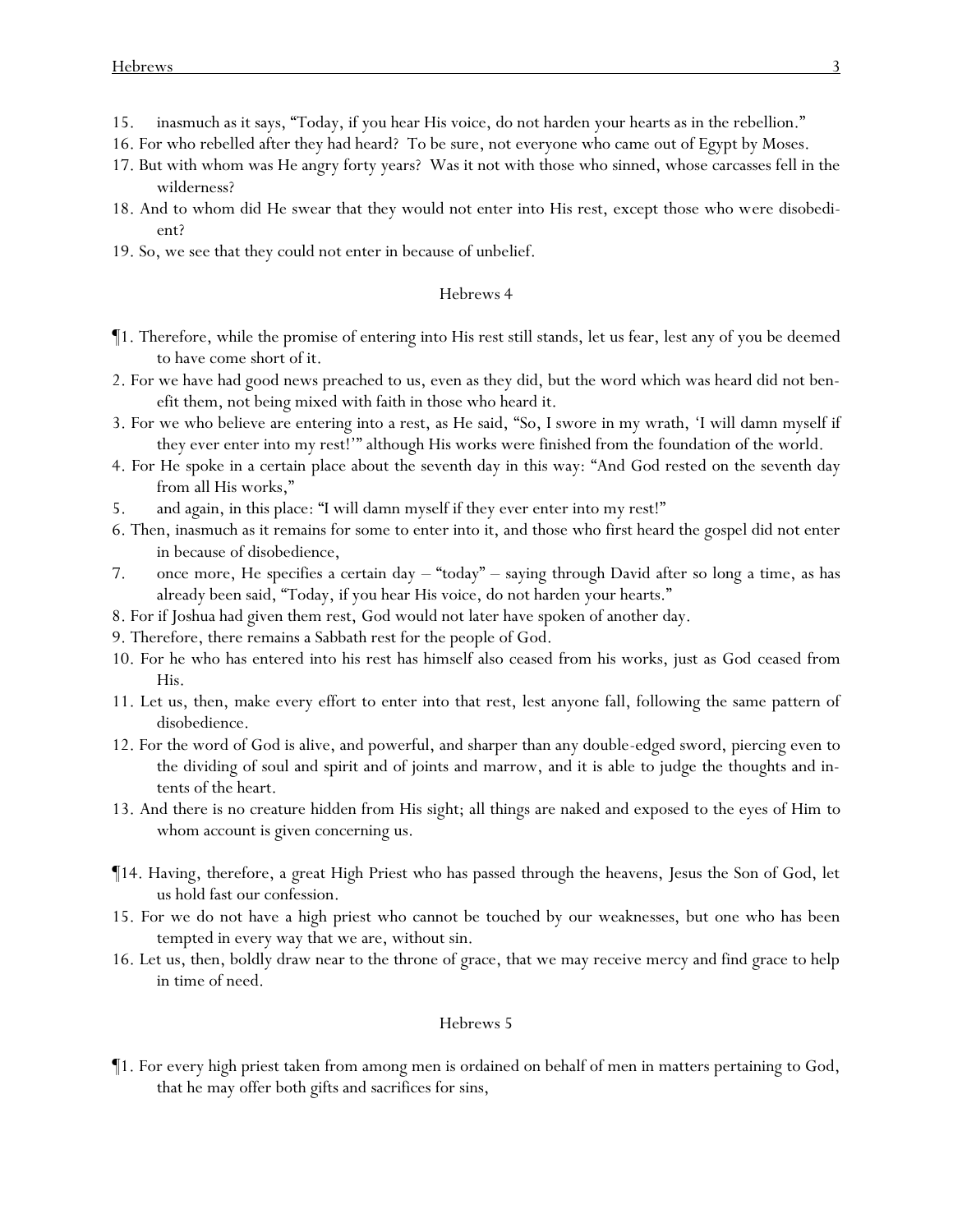- 2. being able to deal gently with the ignorant and misguided since he, too, is encompassed with weakness,
- 3. and for this reason he is obligated to make offerings for sins for himself, as for the people.
- 4. And no one takes this honor upon himself, but one called of God, as in the case of Aaron.
- 5. Likewise, Christ also did not glorify himself to be made High Priest, but He who said to him, "You are my Son; today, I have begotten you."
- 6. Even as He also spoke in another place: "You are a priest forever after the order of Melchizedek."
- 7. This man, in the days of his flesh, offered, with strong crying and tears, both prayers and supplications to the One who was able to save him from death, and he was heard because of *his* fear of God.
- 8. For although he was a Son, he learned obedience by the things that he suffered,
- 9. and when he had been made perfect, he became the author of eternal salvation to all who obey him,
- 10. ordained by God as "a High Priest after the order of Melchizedek."
- ¶11. Concerning this matter we have much to say, but *it is* difficult to explain because *y*ou have become hard of hearing.
- 12. For the time having come when *y*ou ought to be teachers, *y*ou need someone to re-teach *y*ou what are the elementary principals of God's oracles, and *y*ou have become such as need milk, and not solid food.
- 13. Everyone who lives on milk is unskillful in the word of righteousness, for he is an infant.
- 14. But solid food is for those fully grown, who by experience have their senses trained to discern both good and evil.

- ¶1. Therefore, moving beyond the matter of the beginning of Christ, let us be carried on to perfection, not laying again the foundation of repentance from dead works, and of faith in God,
- 2. of doctrine concerning baptisms, and laying on of hands, and resurrection from the dead, and eternal judgment.
- 3. And this we will do, if God permit.
- 4. For it is impossible for those who have once been enlightened, and have tasted of the heavenly gift and made partakers of the holy Spirit,
- 5. and have tasted of both the good word of God and the powers of the age to come,
- 6. but then have fallen away, to renew them again to repentance, seeing they are re-crucifying the Son of God in themselves and exposing him to public shame.
- 7. For the earth that drinks in the rain which often comes upon it, and then produces plants useful to those for whom it is also cultivated, receives blessing from God.
- 8. But if it bears thorns and thistles, it is worthless and near cursing, whose end is to be burned.
- ¶9. But we are persuaded of better things concerning *y*ou, beloved, and things which attend salvation, even though we talk this way.
- 10. For God is not unjust to forget *y*our work and the labor of love which *y*ou have demonstrated toward His name, in that you have served and continue to serve the saints.
- 11. But we earnestly desire that each of *y*ou show the same diligence, in the full assurance of hope, until the end,
- 12. that *y*ou not become lazy, but followers of those who through faith and patience inherit the promises.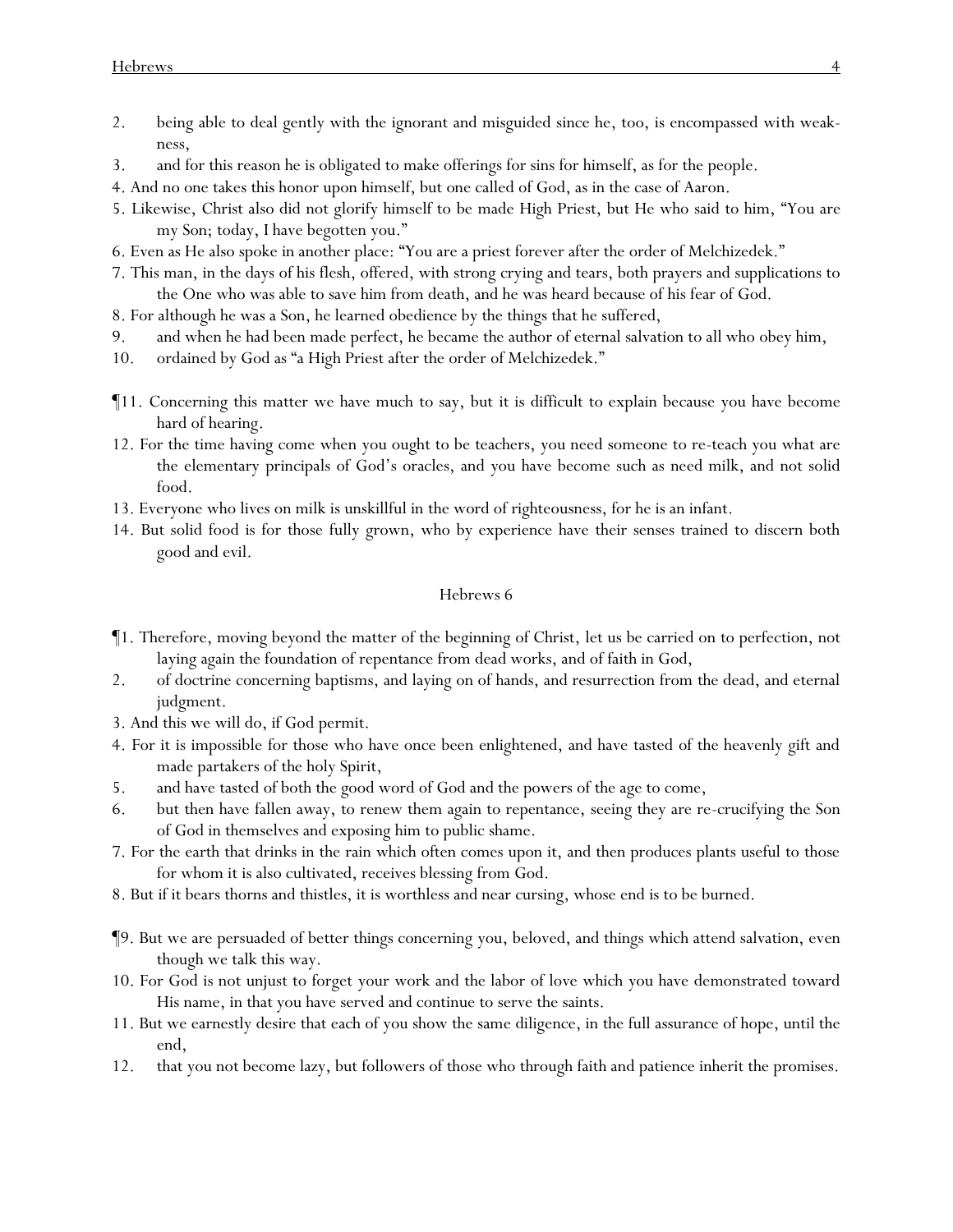- ¶13. For when God made promise to Abraham, since He had no one greater by whom to swear, He swore by Himself,
- 14. saying, "I will surely bless you," and "I will surely multiply you."
- 15. And thus, after he had patiently endured, he obtained the promise.
- 16. For men swear by something greater *than themselves*, and for them, such an oath of confirmation is an end to their every dispute.
- 17. In the same way, God, willing to demonstrate even more clearly to the heirs of the promise the permanence of His decision, confirmed it with an oath,
- 18. so that by two immutable things (one of them being that it was impossible for God to lie), we who have fled for refuge might have strong encouragement to hold fast the hope that is set before us,
- 19. which we have as an anchor for the soul, both secure and steadfast, and which enters into that which is within the veil,
- 20. where our forerunner, Jesus, has entered for us, being made "a High Priest forever, after the order of Melchizedek."

- ¶1. For this Melchizedek, King of Salem, priest of the highest God, who met Abraham as he returned from the slaughter of the kings and blessed him,
- 2. to whom also Abraham apportioned a tithe of everything (firstly being translated, "king of righteousness", and then also, "King of Salem", which means "king of peace"),
- 3. being without father, without mother, without genealogy, having neither beginning of days nor end of life, but made like the Son of God, remains a priest perpetually.
- ¶4. Consider how great this man was, to whom even Abraham the patriarch rendered a tithe of the spoils.
- 5. On the one hand, those of the sons of Levi who receive the priestly office under the law have a commandment to take tithes from the people, that is, from their own brothers, although they also came from Abraham's loins;
- 6. but on the other hand, he whose genealogy is not from them received tithes from Abraham, and blessed him who had the promises.
- 7. And without any contradiction, the lesser is blessed by the greater.
- 8. And on the one hand, men who die receive tithes, but on the other, *he is receiving them* of whom witness is given that he is alive.
- 9. So, as one might say, Levi also, who receives tithes, rendered tithes through Abraham,
- 10. for he was still in the loins of his father when Melchizedek met him.
- ¶11. Now, if perfection really came through the Levitical priesthood (for through it, the people were taught the law), why was there yet a need for a different kind of priest to arise "after the order of Melchizedek", and not be called "after the order of Aaron"?
- 12. And since the priesthood is changed, there must also be a change of law.
- 13. For the one of whom these things are spoken belonged to a different tribe, from which no one attended the altar.
- 14. For it is well known that our Lord sprang from Judah, of which tribe Moses spoke nothing concerning priesthood.
- 15. And it becomes clearer still when a different kind of priest arises, like Melchizedek,
- 16. who was made priest not by the law's fleshly commandment, but by the power of an endless life.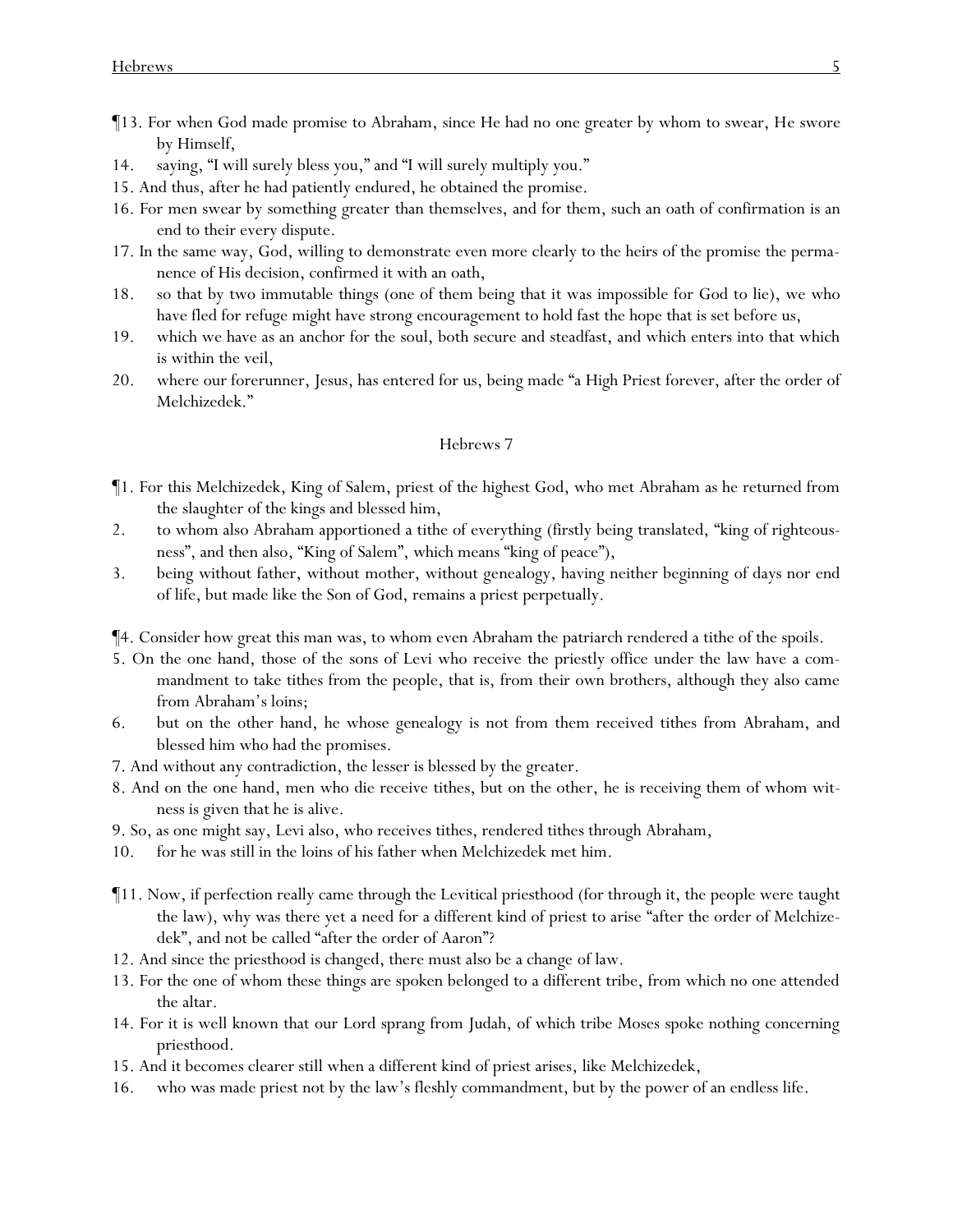- 17. For He testified, "You are a priest forever after the order of Melchizedek."
- 18. So, while there was a setting aside of the previous commandment because of its weakness and inadequacy
- 19. (for the law made nothing perfect), at the same time, there was the introduction of a better hope, by which we draw near to God.
- 20. And as much greater as having an oath is (for those were undeniably made priests without an oath,
- 21. but he with an oath from the One who said to him, "The LORD has sworn and will not repent, 'You are a priest forever after the order of Melchizedek'"),
- 22. of just so much greater a covenant has Jesus become the guarantor.
- 23. Now, many then were made priests, for death prevented them from continuing,
- 24. but now, he has a perpetual priesthood because he lives forever.
- 25. Therefore, he is able also to save completely and forever those who come to God through him, seeing that he is always alive to make intercession for them.
- ¶26. It was fitting that we should have such a High Priest holy, innocent, undefiled, separate from sinners, and made higher than the heavens,
- 27. who does not need, as those high priests, to offer sacrifices daily, first for their own sins and then for those of the people, for this he did once for all when he offered up himself.
- 28. For the law ordains as high priests men who are weak, but the word of the oath, which was after the law, *ordained* forever the perfected Son.

- ¶1. Now the sum of what is being said *is this*: we have such a High Priest, who is seated at the right hand of the throne of the Majesty in heaven,
- 2. a minister of the sanctuary, even the true tabernacle which the Lord pitched, and not man.
- 3. Now, every high priest is ordained to make offerings of both gifts and sacrifices; therefore, it was necessary that this man also have something to offer.
- 4. And if he was on earth, he would not be a priest, there being priests already who offer gifts according to the law,
- 5. who minister in the pattern and shadow of things in heaven, as Moses was warned when he was about to build the tabernacle: "See to it," He said, "that you build everything according to the pattern shown to you on the mountain."
- 6. But now he has obtained a far superior ministry, as much as he is mediator of a better covenant, which is established upon better promises.
- 7. You see, if that first *covenant* had been flawless, no place would have been sought for a second.
- 8. But finding fault with them, He said, "Behold, the days are coming, says the LORD, when I will establish a new covenant with the house of Israel and the house of Judah,
- 9. not the kind of covenant that I made with their fathers in the day I took their hand to lead them out of the land of Egypt, because they did not continue in my covenant, and so, I did not regard them, says the LORD.
- 10. For this is the covenant that I will make with the house of Israel after those days, says the LORD: I will put my laws into their mind and write them on their heart, and I will be their God, and they will be my people.
- 11. And no one will teach his neighbor, and no one his brother, saying, 'Know the LORD!' because everyone will know me, from the least of them to the greatest of them.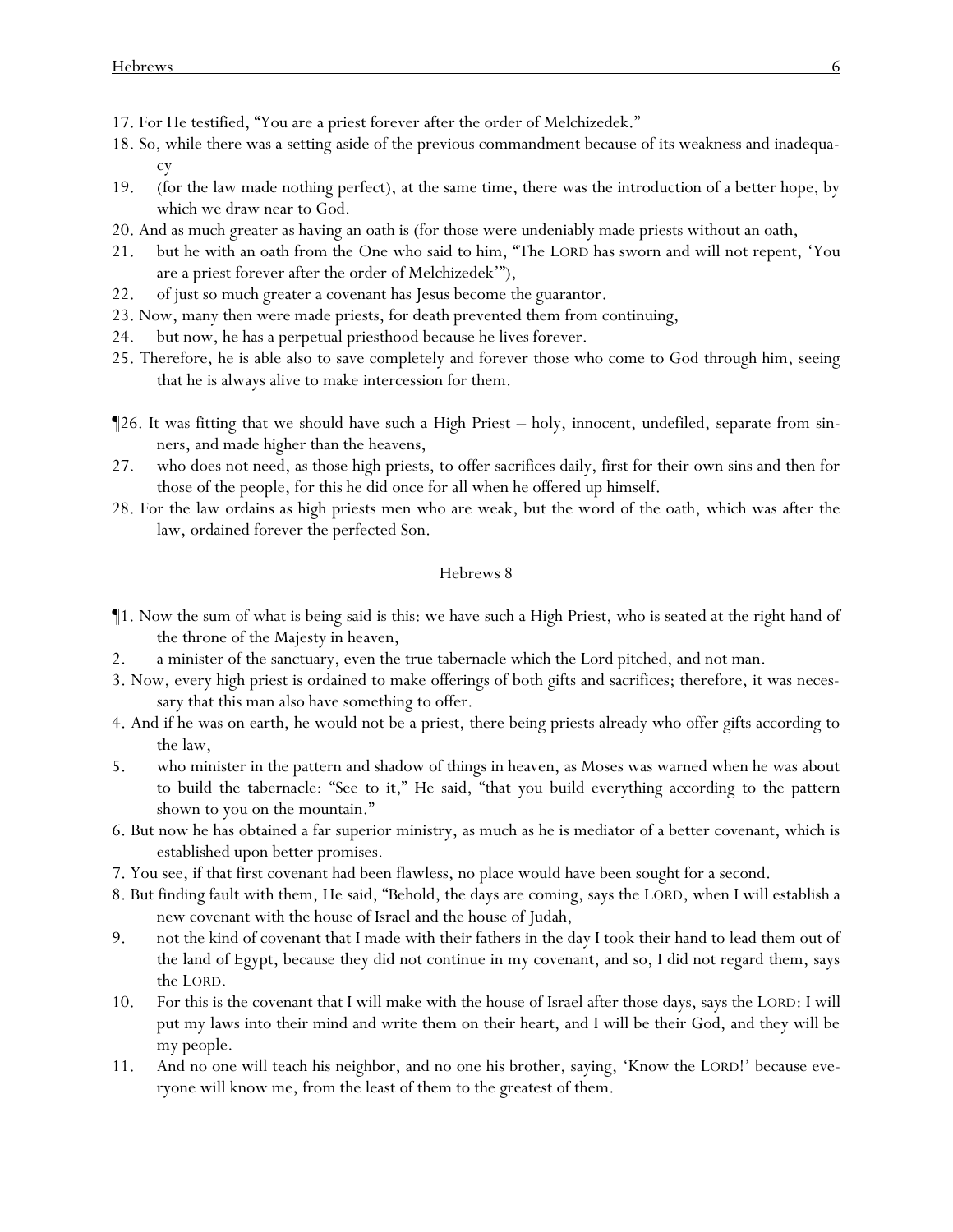- 12. For I will be merciful toward their iniquities, and I will never again remember their sins and their lawless deeds."
- 13. In that He said, "new", He has made the first old. And that which is becoming obsolete and growing old is about to vanish away.

- ¶1. Now of course, along with the earthly sanctuary, the first *covenant* had ordinances for ministry.
- 2. For the first *room of* the tabernacle, which is called the Holy Place, was prepared, in which are the lampstand, and the table, and the presentation of the loaves.
- 3. Then, after the second veil, is *the part of* the tabernacle called the Holy of Holies,
- 4. having the golden incense altar, and the ark of the covenant, completely covered with gold and in which was the golden pot containing manna, and Aaron's rod that budded, and the tablets of the covenant,
- 5. and above which, overshadowing the mercy seat, are the cherubim of glory concerning which things it is not the time now to speak in detail.
- 6. Now, these things having been thus prepared, the priests enter into the first tabernacle continually, performing the divine rites,
- 7. but into the second *goes* the high priest alone, once each year not without blood, which he offers for himself and for the unintentional sins of the people,
- 8. the holy Spirit indicating this: the way into the Holiest was not yet revealed as long as the first tabernacle still had a purpose,
- 9. which was a figure for the time that has come, during which are being offered gifts and sacrifices that are powerless to perfect, as concerns the conscience, the one performing the rites,
- 10. *for it is based* only upon meats and drinks, and various washings, and ordinances for the flesh, imposed until the time of the new order.
- ¶11. But Christ, appearing as a High Priest of good things to come in a greater and more perfect tabernacle not made by hands (that is, not of this creation),
- 12. neither with the blood of goats and oxen, but with his own blood, entered once for all into the sanctuary, obtaining eternal redemption.
- 13. For if the blood of bulls and of goats and the ashes of a heifer sprinkling the defiled sanctifies for the purification of the flesh,
- 14. how much more does the blood of Christ, who through the eternal Spirit offered himself without blemish to God, purge *y*our conscience from dead works to serve a living God?
- 15. And for this purpose, he is mediator of a new covenant, in order that, a death being accomplished for the redemption of transgressions that were under the first covenant, those who have been called might receive the promise of the eternal inheritance.
- 16. Now, where a testament is, the death of the testator must be confirmed,
- 17. for a testament is in force after men are dead; it has no force at all while the testator is alive.
- 18. Accordingly, not even the first *testament* was instituted without blood.
- 19. For when every commandment of the law had been spoken by Moses to all the people, he took the blood of bullocks and goats, along with water, and scarlet wool, and hyssop, and he sprinkled both the book itself and all the people,
- 20. saying, "This is the blood of the covenant that God has ordained for *y*ou."
- 21. And both the tabernacle and all the utensils of the ministry he likewise sprinkled with the blood.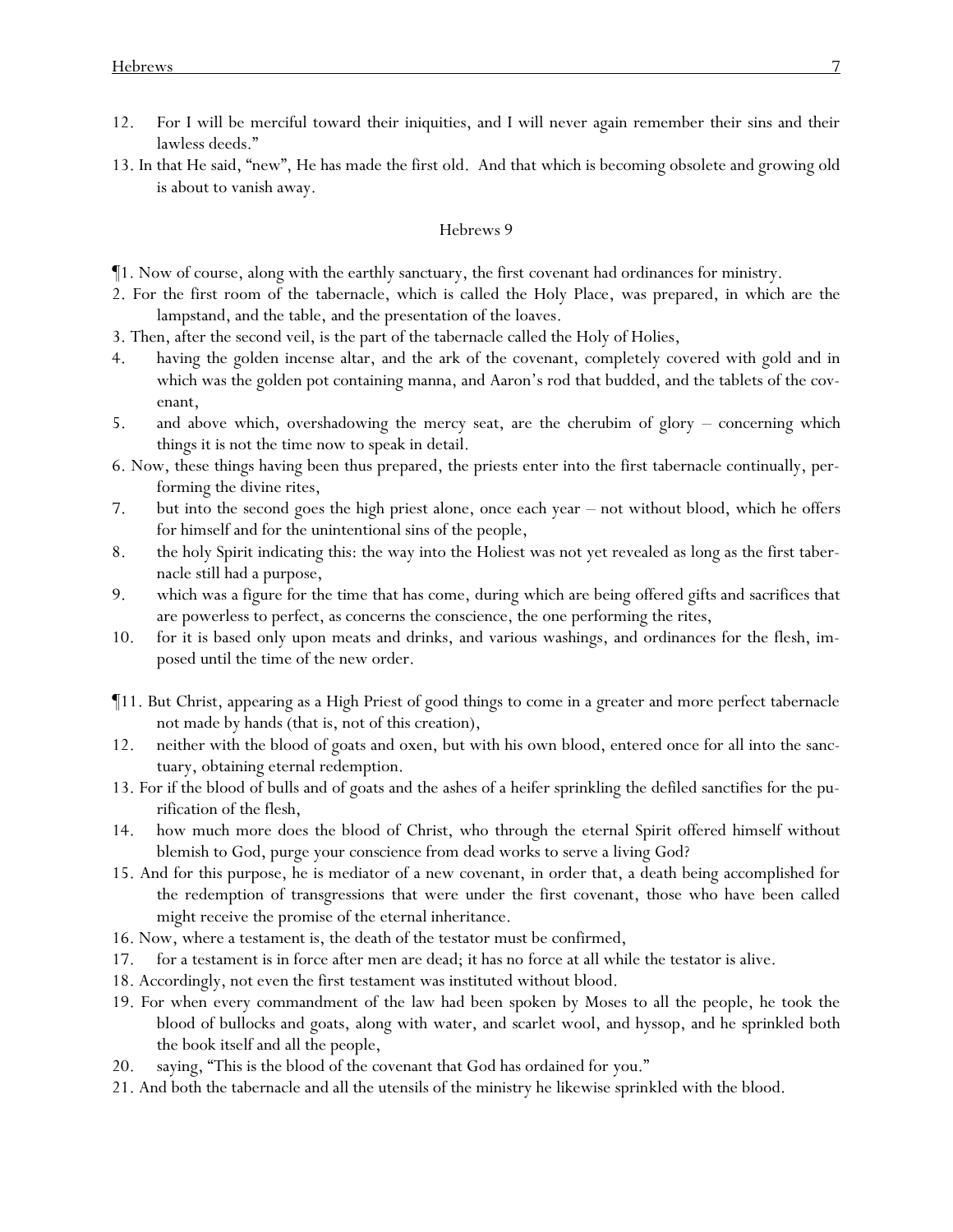- 22. Moreover, under the law, almost everything is purified by blood, and without the shedding of blood, there is no forgiveness.
- ¶23. So then, it was necessary that the figures of heavenly things be purified with these *sacrifices*, but the heavenly things themselves with better sacrifices than these.
- 24. For Christ did not enter into holy places made by hands, the figures of the true, but into heaven itself, now to appear in the presence of God for us,
- 25. not to offer himself over and over again, as the high priest entered into the sanctuary year after year with the blood of others,
- 26. for then, he would have had to suffer many times from the foundation of the world. But now, once for all, at the close of the ages, he has appeared to put away sin by the sacrifice of himself.
- 27. And just as it is appointed to men once to die, and after that the Judgment,
- 28. so also, Christ, having been offered once for all to bear the sins of many, will appear a second time, not *to bear* sin, but to *bring* salvation to those who earnestly look for him.

- ¶1. You see, the law, containing a shadow of the good things to come, not the actual form of those things, can never make perfect those who approach *the altar* with the same sacrifices they offer continually, year after year.
- 2. Otherwise, would they not have ceased to be offered, because the worshippers, once cleansed, would no longer have any consciousness of sins?
- 3. On the contrary, in those *sacrifices*, remembrance of sins *is made* each year,
- 4. for it is impossible for the blood of bulls and goats to take away sins.
- 5. This is why, when coming into the world, he said, "Sacrifice and offering have not pleased you, but a body you have prepared for me.
- 6. In whole burnt offerings and such for sin, you have taken no pleasure.
- 7. Then I said, 'Behold, I go (in a roll of a book it is written of me) to do your will, O God.'"
- 8. Above, when he said, "Sacrifice and offering and whole burnt offerings and such for sin, you have not desired, nor taken pleasure" (which things were offered under the law),
- 9. he then said, "Behold, I go to do your will, O God!" He is doing away with the first, that He might establish the second.
- 10. By whose will, we are sanctified through the offering of the body of Jesus Christ once and for all.
- 11. Moreover, every priest stands daily, ministering and offering the same sacrifices, time after time, which can never take away sins,
- 12. but he, having offered for all time a single sacrifice for sins, sat down at the right hand of God,
- 13. since that time, waiting until his enemies be made a footstool for his feet.
- 14. For by one offering, he has perfected for all time those who are sanctified.
- 15. The holy Spirit also bears witness to us, for after having said,
- 16. "This is the covenant that I will make with them after those days, says the LORD: I will put my laws in their hearts, and on their minds will I write them,"
- 17. then *it said*, "Of their sins and their lawless deeds will I never be reminded again."
- 18. Now, where there is remission for these things, there is no more offering for sin.
- ¶19. Therefore, brothers, having boldness by the blood of Jesus for entrance into the Holiest,
- 20. which new and living way he opened up for us through the veil, that is, his flesh,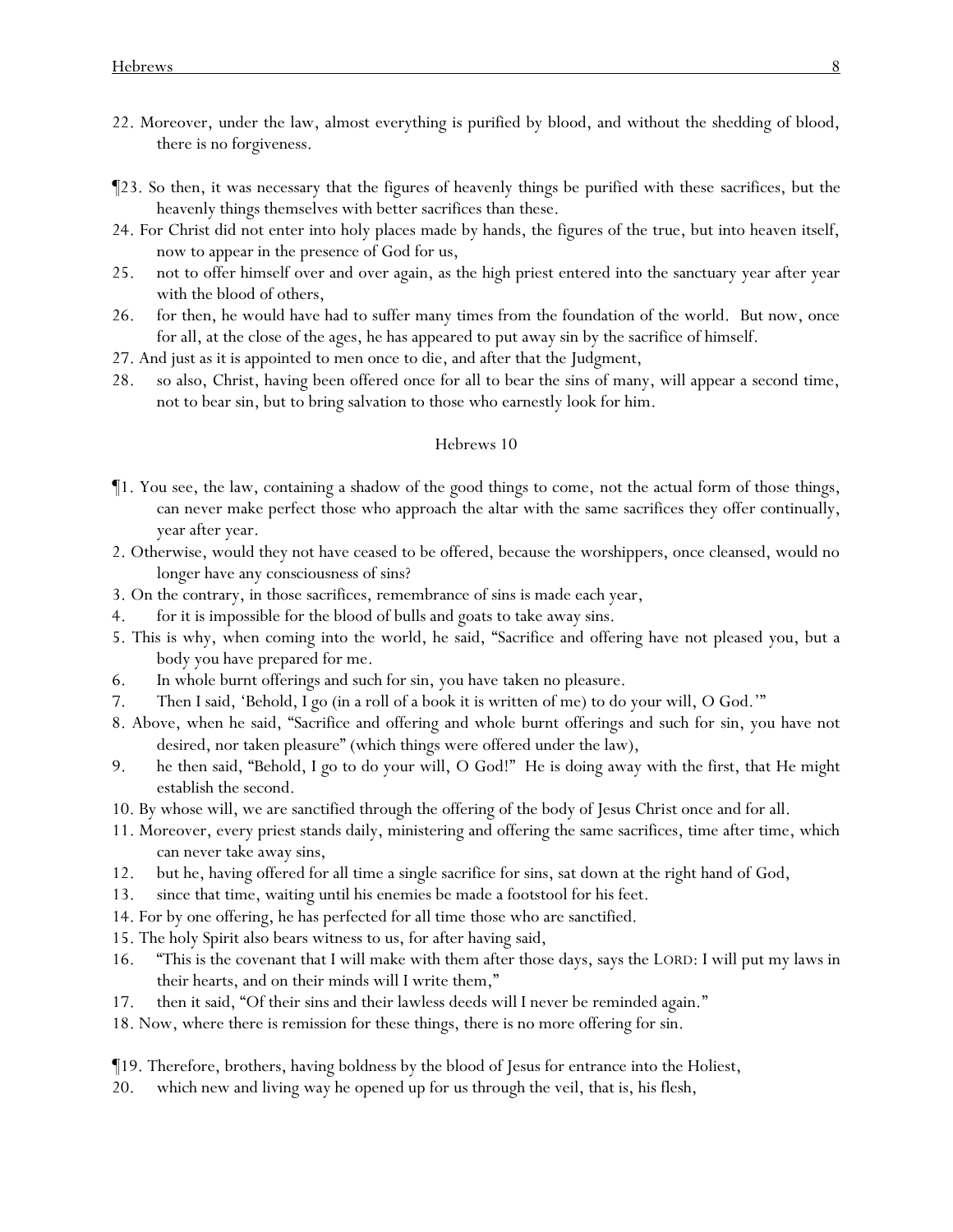- 21. and *having* a Great Priest over the house of God,
- 22. let us draw near with a true heart, in the full assurance of faith, *our* hearts sprinkled from an evil conscience and the body washed with pure water,
- 23. let us hold fast the confession of the hope without wavering, for He who made the promise is faithful,
- 24. and let us consider how we may provoke one another to love and to good works,
- 25. not forsaking the assembling of ourselves together, as is the manner of some, but encouraging *one another*, and all the more as *y*ou see the day approaching.
- ¶26. Now, if after receiving the knowledge of the truth, we willfully go on sinning, there no longer remains a sacrifice for sins,
- 27. but only a fearful expectation of judgment and fiery indignation that will consume the adversaries.
- 28. Anyone who rejected the law of Moses died without mercy, by two or three witnesses.
- 29. Of how much worse punishment, do *y*ou think, will he be worthy who has trampled under foot the Son of God, has regarded as a common thing the blood of the covenant by which he was sanctified, and has done outrage to the Spirit of grace?
- 30. For we know Him who said, "Vengeance is mine; I will repay, says the LORD." And again, "The LORD will judge His people."
- 31. It is a fearful thing to fall into the hands of the living God.
- ¶32. Remember the former days in which, after *y*ou were enlightened, *y*ou endured a hard struggle with sufferings,
- 33. sometimes being publicly exposed to insults and afflictions, and sometimes being companions of those treated that way.
- 34. For *y*ou showed sympathy for my bonds, and *y*ou joyfully accepted the seizing of *y*our possessions, knowing within *y*ourselves that *y*ou have a greater and lasting possession in heaven.
- 35. Do not, therefore, throw away *y*our confidence, which has a great reward.
- 36. *Y*ou have need of patience, that after *y*ou have done the will of God, *y*ou might receive the promise.
- 37. For in just a very, very little while, "He who is coming shall come, and he will not tarry."
- 38. Now, "The righteous man shall live by faith," and yet, if he shrinks back, "my soul will take no pleasure in him."
- 39. But as for us, we are not of those who draw back to destruction, but of those who believe to the saving of the soul.

- ¶1. Now, faith is the certainty of things hoped for, the evidence of things not seen.
- 2. By it, men of old were given a good testimony.
- 3. By faith, we understand that the worlds were created by an utterance from God, so that things that are seen were not made from visible things.
- 4. By faith, Abel offered a better sacrifice to God than did Cain, by which he was borne witness that he was righteous, God bearing witness to his gifts, and by it, he, being dead, still spoke.
- 5. By faith, Enoch was translated so that he did not see death, and he was not found because God had translated him, for before his translation, he was borne witness that he pleased God.
- 6. But without faith, it is impossible to please *God*, for he who comes to God must believe that He exists and that He is a rewarder of those who diligently seek Him.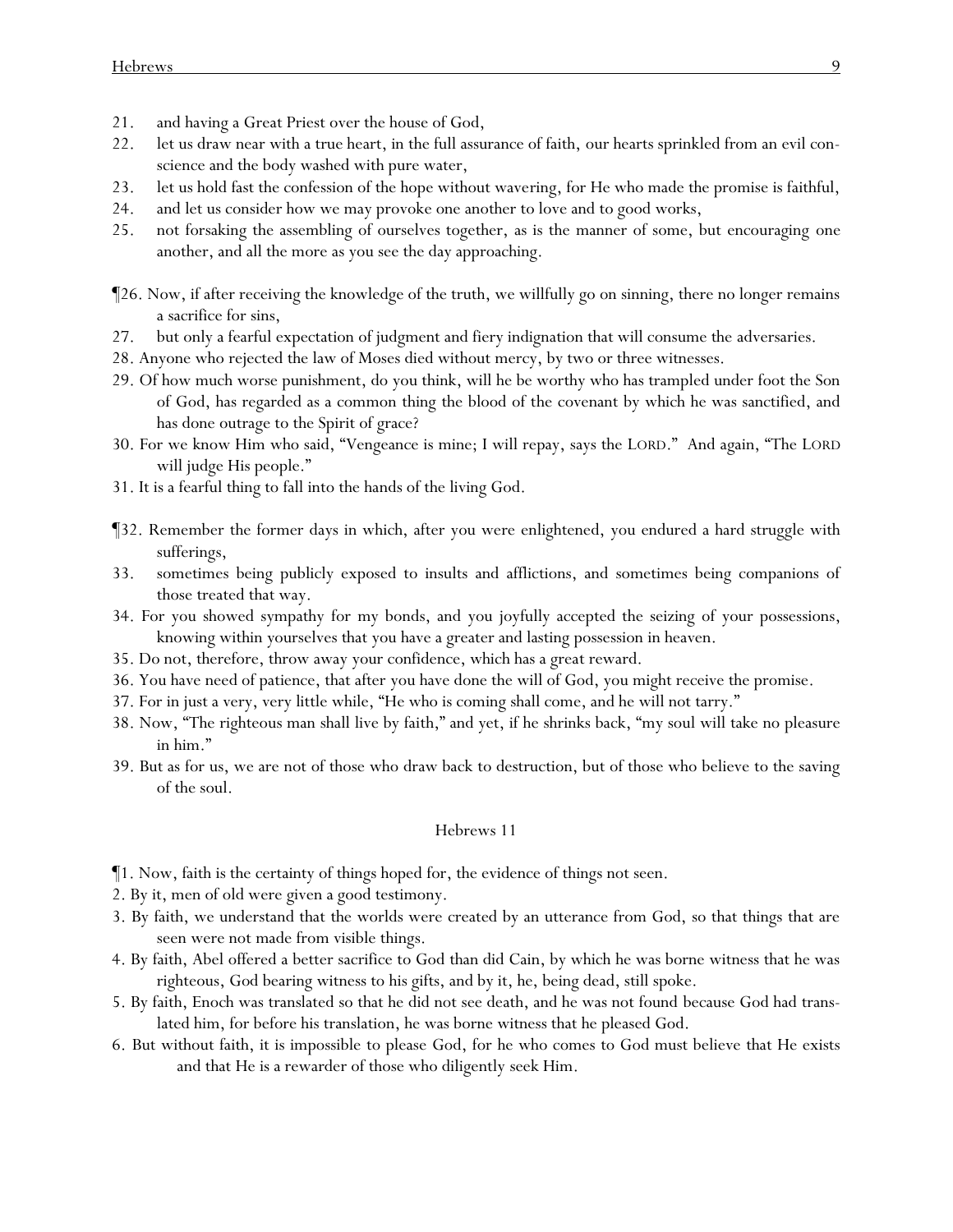- 7. By faith, Noah, having been warned of things not yet seen, moved with fear, constructed an ark for the saving of his house, by which he condemned the world and became an heir of the righteousness that is by faith.
- 8. By faith, Abraham, when he was called, obediently went out toward the place which he would later receive as an inheritance, and he went out, not knowing where he was going.
- 9. By faith, he lived in the land of promise as a stranger in a foreign country, dwelling in tents with Isaac and Jacob, joint-heirs of the same promise,
- 10. for he was waiting for the city which has foundations, whose Architect and Builder is God.
- 11. By faith also, Sarah herself, though past the age, received strength to conceive seed and gave birth, for she considered Him faithful who made the promise.
- 12. And so, from one man were born as many as the stars of heaven in multitude, and as the sand along the seashore, without number – and they, from a man as good as dead!
- ¶13. These all died in faith, not having received the promises; however, they saw them far away, and welcomed them, and confessed that they were foreigners and pilgrims on the earth.
- 14. Now, they who say such things make it plain that they are looking for a homeland.
- 15. But if they keep thinking on that *land* out of which they came, they would, no doubt, have opportunity to return.
- 16. But as it is, they long for a better, that is, a heavenly country; therefore, God is not ashamed of them, to be called their God, for He has prepared for them a city.
- ¶17. By faith, when Abraham was tried, he offered up Isaac, and he who had received the promises was offering up his uniquely begotten son
- 18. (concerning whom it was said, "In Isaac shall your seed be called"),
- 19. having reckoned that God was able to raise him up, even from the dead, from which he also received him, figuratively speaking.
- 20. By faith, Isaac blessed Jacob and Esau concerning things to come.
- 21. By faith, Jacob, as he was dying, blessed each of the sons of Joseph, and he worshipped, *leaning* on the head of his staff.
- 22. By faith, Joseph, nearing the end, made mention of the exodus of the children of Israel and gave instructions concerning his bones.
- 23. By faith, Moses was hidden for three months by his parents after he was born because they saw he was a beautiful child, and they were not afraid of the king's decree.
- 24. By faith, Moses, when he was grown, refused to be called the son of Pharaoh's daughter,
- 25. choosing rather to suffer affliction with God's people than to enjoy the pleasure of sin for a season,
- 26. esteeming the reproach of Christ to be greater riches than the treasures of Egypt, for he looked ahead to the reward.
- 27. By faith, he forsook Egypt, not fearing the wrath of the king, for he persevered as though he saw Him who cannot be seen.
- 28. By faith, he kept the Passover and the sprinkling of blood, lest the one destroying the firstborn should touch them.
- 29. By faith, they passed through the Red Sea as if on dry land, which the Egyptians attempting to do were drowned.
- 30. By faith, the walls of Jericho fell down, after being encircled seven days.
- 31. By faith, Rahab the harlot did not perish with the disobedient after she had peaceably welcomed the spies.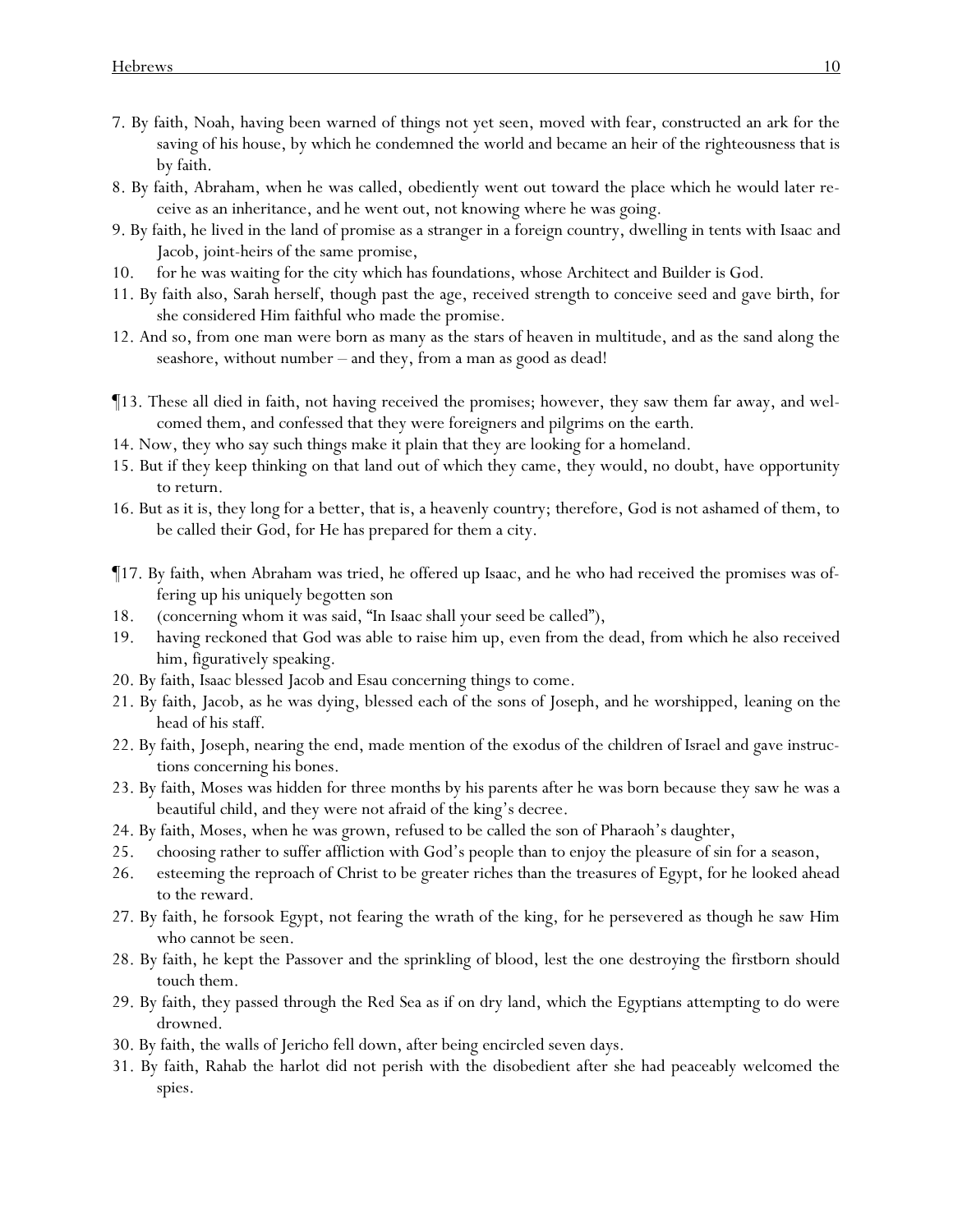- 32. And what more shall I say? For there is not enough time for me to tell of Gideon, or of Barak and Samson and Jepthae, or of David and Samuel, and the prophets,
- 33. who through faith conquered kingdoms, worked righteousness, obtained promises, shut the mouths of lions,
- 34. quenched the power of fire, escaped the edge of the sword, out of weakness were made powerful, in war were made strong, and turned alien armies to flight.
- 35. Women received their dead raised to life again. But others were tortured, not accepting deliverance, so that they might receive a better resurrection,
- 36. and others had trial of mockings and scourgings, and also of chains and imprisonment.
- 37. They were stoned; they were sawn in half; they were tempted; they were put to death with the sword; they wandered around in sheepskins, in goatskins, destitute, afflicted, maltreated
- 38. (of whom the world was not worthy), wandering about in desolate places, and mountains, and in caves and holes in the ground.
- 39. And these all, given a good testimony because of their faith, did not receive the promise,
- 40. God providing something better for us, so that they should not be made perfect without us.

- ¶1. Therefore, having so great a cloud of witnesses about us, and laying aside every weight, and the sin that so easily besets us, let us also run with patience the race that is laid out before us,
- 2. fixing our eyes on Jesus, the author and perfecter of our faith, who for the joy set before him, endured a cross, despised the disgrace, and is set down at the right hand of the throne of God.
- 3. Consider him who endured such hostility of sinners against himself, lest *y*ou grow weary in *y*our souls and lose heart.
- 4. For *y*ou have not yet resisted to the death, striving against sin,
- 5. and *y*ou have forgotten the exhortation which instructs *y*ou as sons: "My son, do not lightly esteem the LORD's correction; neither be discouraged by His reproof,
- 6. for whom the LORD loves, He chastens, and He scourges every son whom He receives."
- 7. If *y*ou endure chastisement,<sup>3</sup> God deals with *y*ou as with sons, for what son is there whom a father does not chasten?
- 8. But if *y*ou are without chastisement, of which all have been partakers, then *y*ou are bastards, and not sons.
- 9. Furthermore, we certainly have had fathers of our flesh who chastened us, and we reverenced them. Shall we not much rather submit ourselves to the Father of spirits, and live?
- 10. They, for just a short time, disciplined us as it pleased them; but He, for our benefit, that we might partake of His holiness.
- 11. Now, no discipline, for just that moment, seems joyous, but grievous; however, it afterwards yields the peaceable fruit of righteousness in those who have been trained by it.
- 12. Wherefore, "Straighten up the listless hands and the feeble knees,"
- 13. and make straight paths for *y*our feet, lest that which is lame be turned aside, but let it rather be healed.
- ¶14. Pursue peace with everyone, and holiness, without which no man will see the Lord,
- 15. taking care, that no one come short of the grace of God, that no root of bitterness springing up cause trouble (and by this many be defiled),

<sup>3</sup> Most manuscripts have "It is for discipline that *y*ou endure."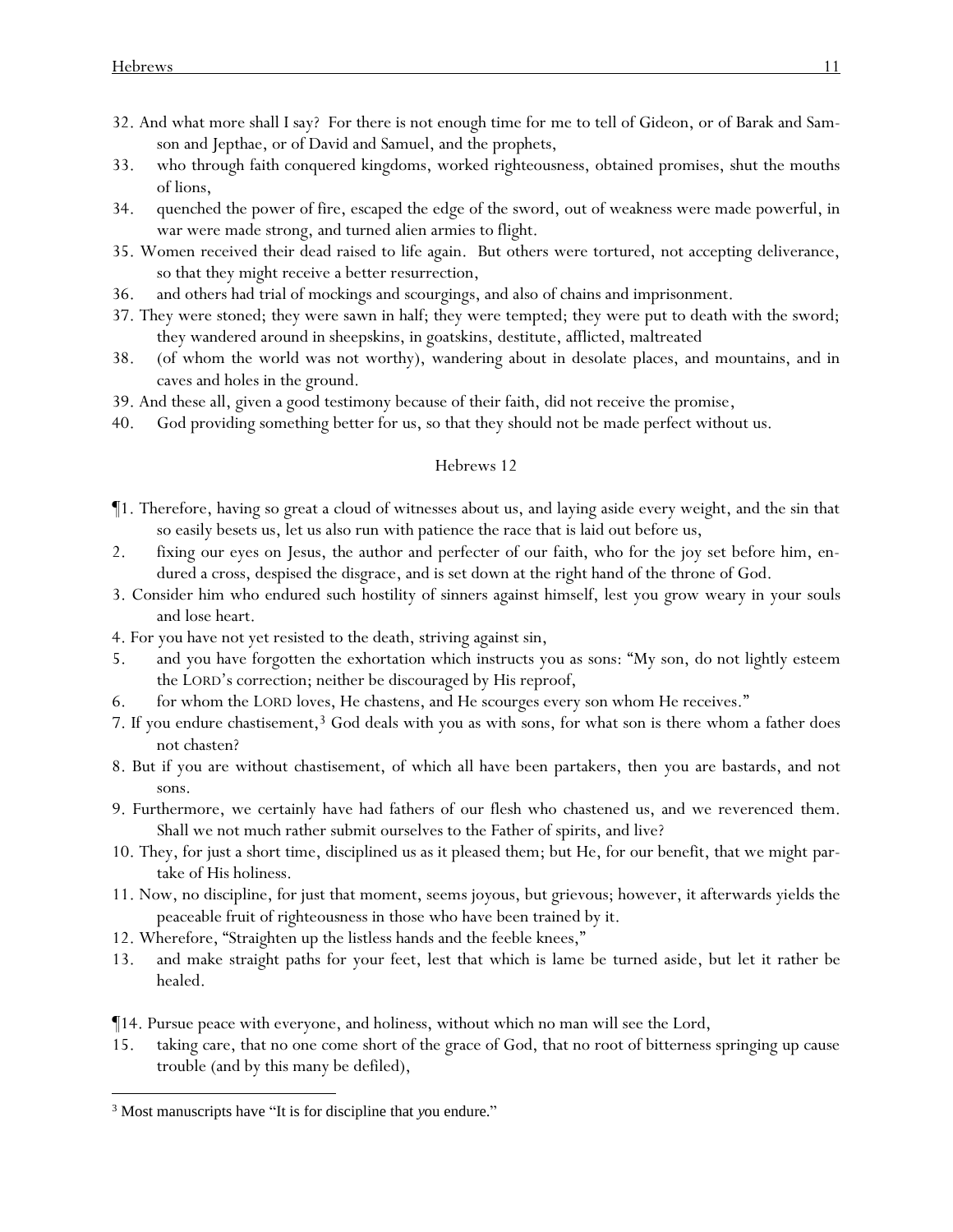- 16. that no one be licentious, or be profane like Esau, who sold his birthright for a single meal.
- 17. For *y*ou know that even afterwards, when he wanted to inherit the blessing, he was rejected, for he found no place of repentance, even though he earnestly sought it with tears.
- ¶18. For *y*ou have not come to a mountain that can be touched, with blazing fire, and darkness, and gloom, and raging storm,
- 19. and trumpet blast, and a voice speaking, which *voice was such that* those who heard *it* begged that nothing more be said to them,
- 20. for they could not endure that which was commanded: "If even an animal touch the mountain, it shall be stoned";
- 21. indeed, so terrifying was the sight that Moses said, "I am full of fear and trembling."
- 22. But you have come to Mount Zion, and the city of the living God, heavenly Jerusalem, and to myriads of angels,
- 23. to the festival and Assembly of the first-born whose names are recorded in heaven, and to God, Judge of all, and to spirits of righteous people made perfect,
- 24. and to a mediator of a new covenant, Jesus, and to sprinkled blood, which speaks better things than that of Abel.
- 25. Beware that *y*ou do not refuse Him who speaks. For if they did not escape when they refused the one on earth who instructed them, much less *shall* we *escape* who turn away from the One *who speaks* from heaven,
- 26. whose voice then shook the earth, but now, He has promised, saying, "Yet once more, I will shake not only the earth, but also heaven."
- 27. Now this, "Yet once more," indicates the removal of the things which are shaken, that is, things which are made, so that things which are not shaken may remain.
- 28. Wherefore, receiving an unshakable kingdom, let us show gratitude, by which, with reverence and fear of God, we serve God acceptably,
- 29. for our GOD is a consuming fire.

- ¶1. Let brotherly love continue.
- 2. Do not neglect to show hospitality to strangers, for by this, some have unwittingly entertained angels.
- 3. Remember the prisoners, as though imprisoned with them, and those who are ill-treated, even as being they themselves in body.
- 4. Marriage is altogether honorable, and the bed undefiled, but fornicators and adulterers, God will judge.
- 5. *Let your* conduct *be* without covetousness, being content with the things *you* have, for he has said, "I will never leave you, nor forsake you."
- 6. So, we may boldly say, "The LORD is my helper, and I will not be afraid of what man will do to me."
- ¶7. Remember those who rule over *y*ou, who have spoken to *y*ou the word of God; imitate their faith, considering the end result of their manner of life.
- 8. Jesus Christ, the same yesterday, and today, and forever.
- 9. Do not be carried away with various and strange doctrines. It is good for the heart to be established in grace, not by *rules concerning* food, for those who lived by them were not benefitted.
- 10. We have an altar from which they who minister in the *earthly* tabernacle have no right to eat.